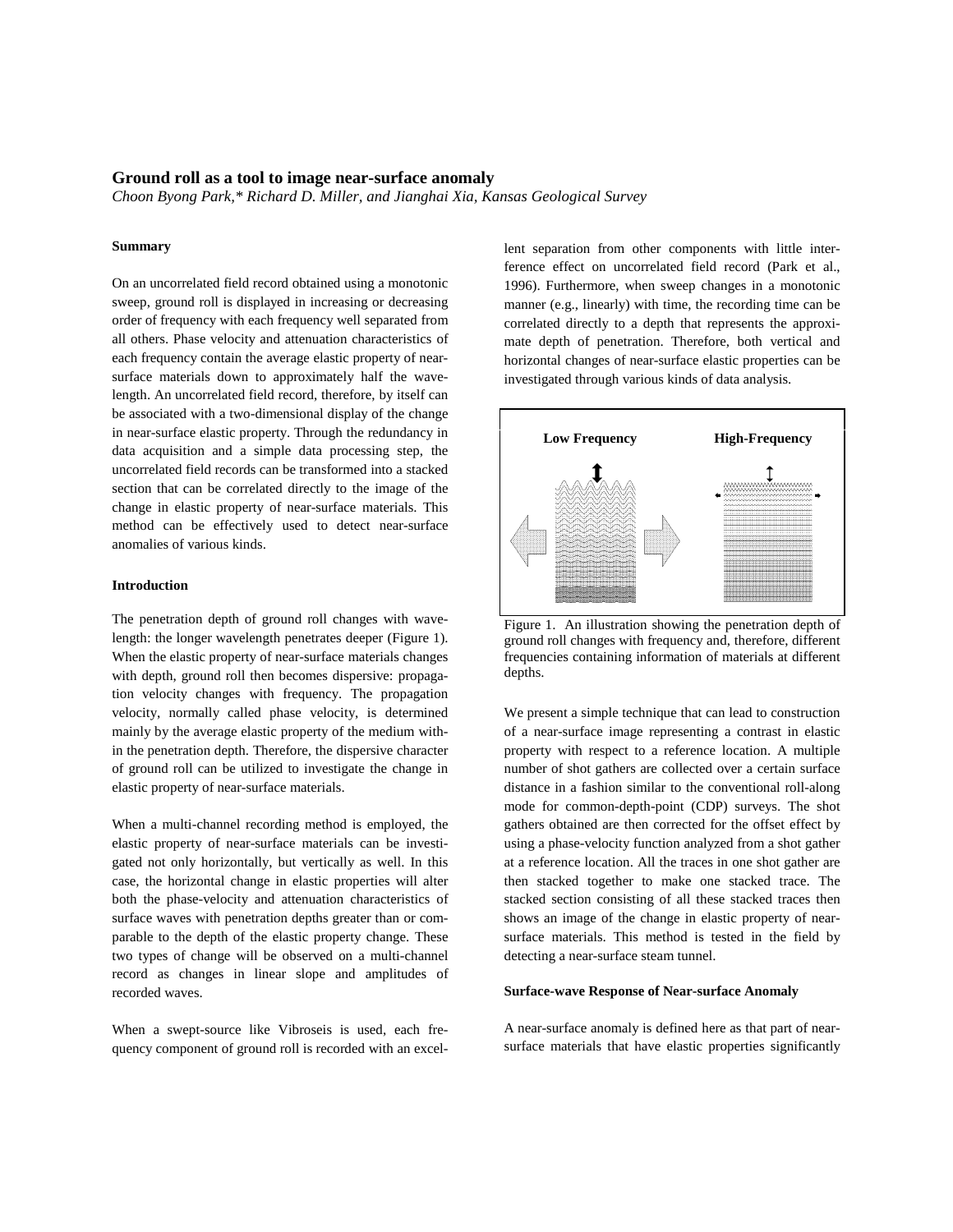### **Ground roll imaging of near-surface anomaly**

different from the surrounding study area. The transition from normal zone to anomaly zone may be either abrupt or gradual.

During a ground-roll survey, the near-surface anomaly will leave a signature of its presence on multi-channel records in several forms. The most common of these would be different phase velocities for those frequencies propagating through or near the anomaly. Another form would be different attenuation characteristics.

Besides different phase velocities and attenuation characteristics, an anomaly may reveal its presence in the form of generation of higher modes (Båth, 1973; Gucunski and Woods, 1991), reflected and diffracted (Yanovskaya, 1989; Sheu et al., 1988) ground roll. Generation of the higher modes is closely related to existence of velocity inversion (Stokoe et al., 1994) and energy of the higher modes tends to become more significant for high frequencies (Tokimatsu et al., 1992). Reflected and diffracted ground roll will be generated if the transition from normal zone to anomaly zone is abrupt. All these types of anomaly signatures may appear on a multi-channel record when either the source or receivers are located at or near the surface location of the anomaly.

Theoretically, surface waves cannot penetrate a void filled with air or fluid because of the lack of shear modulus inside the void. However, the bulk of mass experiencing the retrograde elliptical motion of surface waves increases as penetration depth increases. Therefore, surface waves with penetration depths greater than or comparable to the depth of the void will experience certain changes in either attenuation or phase velocity, or both.

#### **Field Procedure**

Shot gathers are collected in a manner similar to the conventional roll-along mode for common-depth-point (CDP) surveys. The source-to-nearest-receiver offset is determined after considering the wavelength range of ground roll observed during walkaway tests (Park et al., 1996). Frequency range of sweep is determined by considering investigation depth range and the wavelength range together. Receiver spacing is determined by considering the horizontal dimension of the anomaly, phase velocities, number of channels in the seismograph, and the relative dominance of body-wave events. A swept-source like Vibroseis was

used as source and field records were collected in uncorrelated format.

#### **Data Processing Procedure**

Dynamic linear move out (DLMO) correction is applied to each shot gather to correct for the offset effect, therefore, to flatten the linearly sloping events of ground roll (Park et al., 1996). The correction is a dynamic operation because the amount of correction changes with time as well as offset. DLMO can be accomplished in the frequency domain as follows:

$$
W_{\scriptscriptstyle DLMO}(f,x) = e^{j\Phi_f} W(f,x),
$$

where

|                            | $W(f, x)$ = Fourier transform applied to time axis of         |
|----------------------------|---------------------------------------------------------------|
|                            | a shot gather, $w(t, x)$ ,                                    |
|                            | $W_{\text{plMO}}(f, x)$ = Fourier transform of DLMO-corrected |
|                            | shot gather, $w_{\text{num}}(t, x)$ ,                         |
| $\boldsymbol{\chi}$        | $=$ distance from source,                                     |
| $\Phi$                     | $= 2\pi f x/C_f$ , and                                        |
| $C_{\scriptscriptstyle r}$ | = phase velocity for frequency $f$ .                          |

The velocity function  $C_f$  used in DLMO correction is calculated from a shot gather obtained at a reference location. The reference location is a presumably normal zone within the survey line. All traces in a DLMO-corrected shot gather are then stacked together to produce one stacked trace per shot.

After stacking, this procedure achieves the following:

- Those frequencies that have the same phase velocity as that at the reference location will have large stacked amplitudes through constructive interference.
- For those shot gathers obtained at or near the surface location of an anomaly, DLMO correction will result in stacked traces of weak amplitudes through destructive interference for those frequencies that have penetration depths comparable to the depth of the anomaly.
- All the higher modes will be attenuated through destructive interference because of their different phase velocities.
- All nonplanar, reflected, and diffracted ground rolls (and possibly any body-wave events) will be attenuated through destructive interference because of their nonlinear occurrence on a multi-channel record.
- Random noise will be attenuated.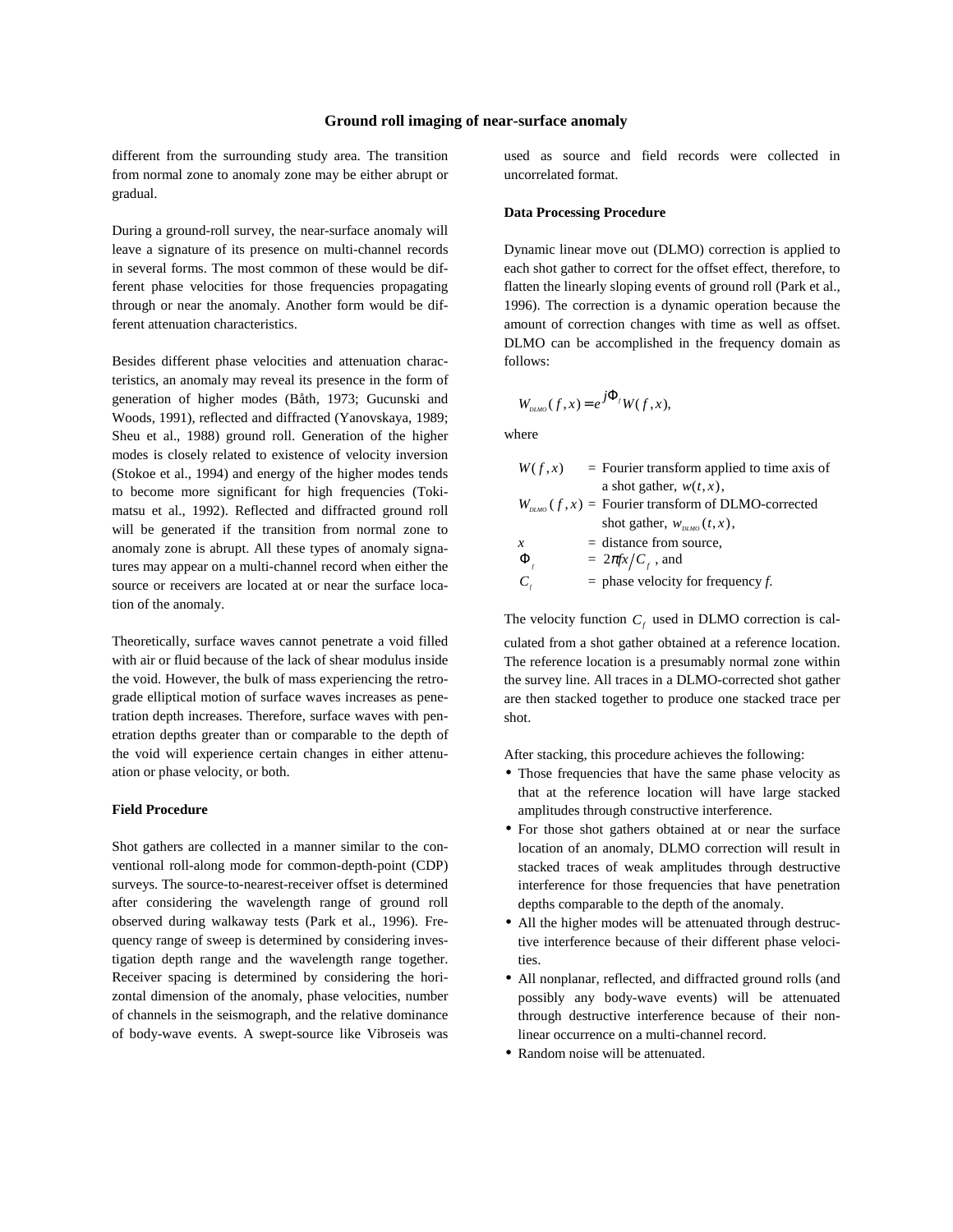When stacked traces are displayed, all the normal zones will show large amplitudes and the anomalous zones will be denoted by attenuated amplitudes. The degree of attenuation will be proportional to the degree of being anomalous with respect to the reference location.

#### **Field Test: Detection of Underground Steam Tunnel**

An experiment to detect a near-surface steam tunnel as an anomaly was conducted as a feasibility check of the method previously outlined. A soccer field on the campus of the University of Kansas, Lawrence, Kansas, was chosen as a test site where an underground steam tunnel (1.2 m x 2.0 m.) crosses under the field at depth of 2.0 m (Figure 2).



Figure 2. A diagram showing field geometry and location of steam tunnel.

Both shot and receiver intervals were 0.6 m, and 30 receiver groups of 10-Hz geophones were laid out. The source-to-first receiver was 16 m. A total of 70 shot gathers were collected. Acquisition started in such a way that the first several shot gathers could be collected with both source and receivers being kept well out of the surface location of the steam tunnel. An IVI Mini-Vib was used as source with 10 Hz - 150 Hz linear sweep and 10-s sweep time.

Dispersion curves were constructed from the first five shot gathers using a method by Park et al. (1998). An averaged phase-velocity function for the fundamental-mode ground roll was prepared from these curves. This velocity function was then used for the dynamic linear move out (DLMO) correction of all shot gathers obtained. Figure 3 shows an early portion of the stacked section of all these DLMOcorrected shot gathers. Depth scale is shown along with time scale. To display the depth scale in increasing order, the corresponding portion of the stacked data was flipped over and therefore time scale is displayed in decreasing order. The depth scale represents half the penetration depth (one wavelength). For this reason, any feature interpreted from the stacked section should be linked to the average elastic property at the corresponding depth at the reference location.



Figure 3. Stacked section of shot gathers collected during a field test after dynamic linear move out (DLMO) correction.

Existence of the tunnel is obvious on the stacked section as indicated by an approximately rectangular zone with weak amplitudes. Accuracy of the image is remarkable considering the generally accepted notion that the surface wave method is an average method. Along with the tunnel image, other anomalies at various other shallower parts are noticeable. These anomalies may be related to different moisture contents of the soil that affect the bulk density, or to different types of soil used during the construction of the tunnel and soccer field.

### **Discussion**

This method of imaging with ground roll is one of the simplest form of seismic survey that can be implemented either as a separate survey or a byproduct of a body-wave survey. Despite its simplicity, the outcome can find invaluable usage in many applications. Examination of shot gathers indicates that those shot gathers collected with the source on top of the tunnel have much higher phase velocities with severe attenuation for those frequencies of ground roll that correspond to the image of the steam tunnel. This indicates the possibility of the generation of